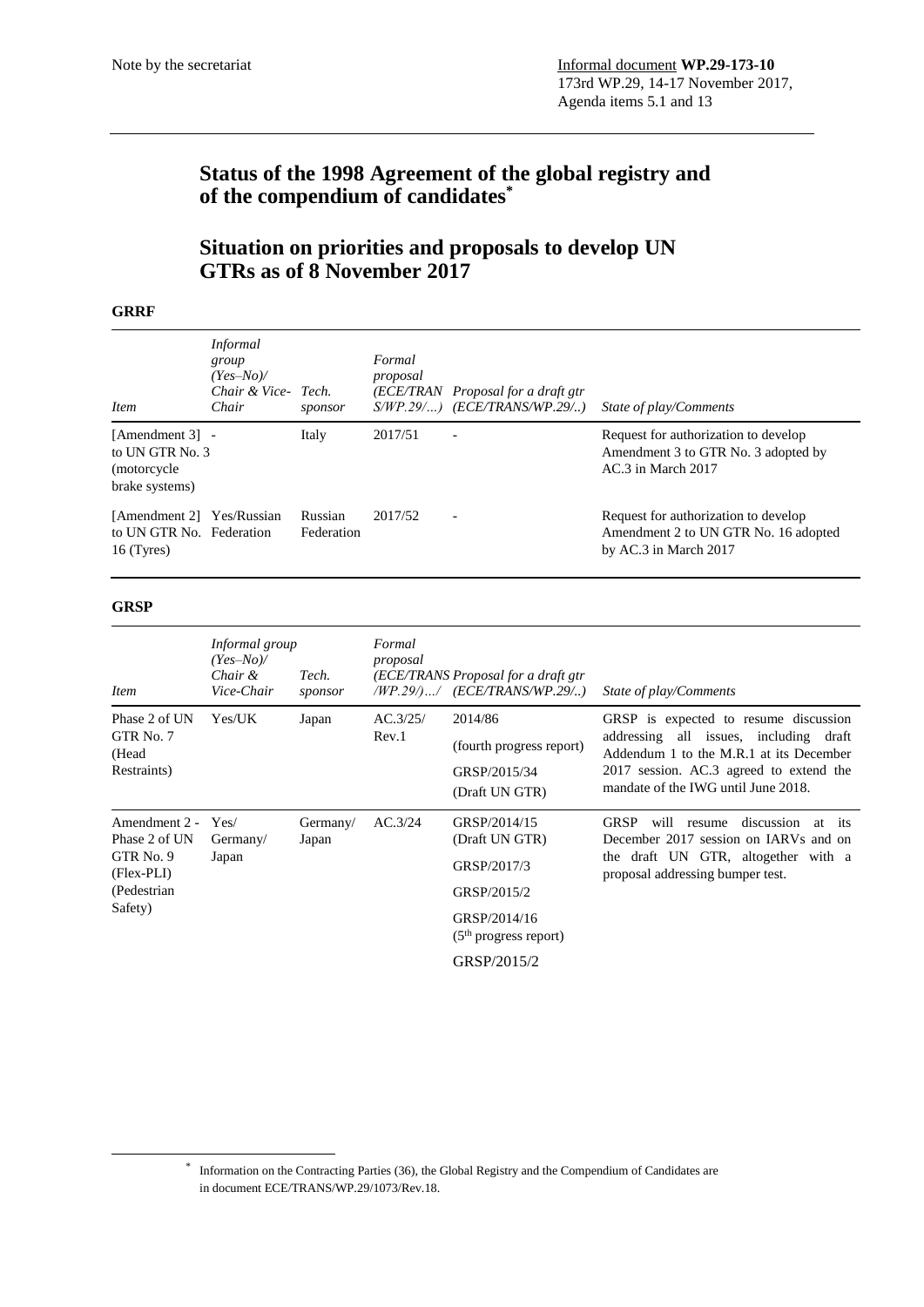| <i>Item</i>                                  | Informal group<br>$(Yes-No)$<br>Chair &<br>Vice-Chair | Tech.<br>sponsor                                               | Formal<br>proposal | (ECE/TRANS Proposal for a draft gtr<br>/WP.29/)/ (ECE/TRANS/WP.29/) | State of play/Comments                                                                                                                                                                                                                               |
|----------------------------------------------|-------------------------------------------------------|----------------------------------------------------------------|--------------------|---------------------------------------------------------------------|------------------------------------------------------------------------------------------------------------------------------------------------------------------------------------------------------------------------------------------------------|
| Amendment 3<br>to UN GTR No.<br>9            |                                                       | Netherlands AC.3/31                                            |                    | GRSP/2012/2<br>GRSP/2014/5                                          | GRSP will consider a proposal concerning<br>points of contact of headform impactors at<br>its December 2017 session addressing the<br>Phase 2 of the UN GTR.                                                                                         |
| Amendment 4<br>to UN GTR No.<br>9            |                                                       | Republic of<br>Korea                                           |                    | AC.3/45                                                             | <b>GRSP</b><br>consideration<br>will resume<br>on<br>possible proposal of amendment to the UN<br>GTR to provide the test procedure for<br>deployable systems of the outer surface to<br>ensure<br>adequate<br>protection<br>of<br>an<br>pedestrians. |
| Phase 2 of UN<br><b>GTR No. 13</b><br>(HFCV) |                                                       | Japan,<br>Republic<br>of Korea<br>and the<br>European<br>Union |                    | 2017/56                                                             | A proposal of authorization to develop the<br>Phase 2 of the UN GTR was adopted by<br>AC.3 at its March 2017 session.                                                                                                                                |
| UN GTR No. 14 Yes/<br>(PSI)                  | Australia                                             | Australia                                                      | AC.3/28            |                                                                     | No new information was provided at the<br>June 2017 session of AC.3.                                                                                                                                                                                 |
| UN GTR on<br><b>EVS</b>                      | Yes/USA/<br>EU/<br>Japan/<br>China                    | EU/<br>Japan/<br>USA/<br>China                                 | AC.3/32            | 2017/138 (Draft UN<br>GTR Phase 1)                                  | GRSP is expected to start Phase 2 by<br>December 2017 concerning the long-term                                                                                                                                                                       |
|                                              |                                                       |                                                                |                    | $2017/139$ (Final report<br>of the development of<br>UN GTR on EVS) | research. AC.3 is also expected to:<br>i) Establish in the Global Registry the UN<br>GTR (Phase 1) and ii) endorse the                                                                                                                               |
|                                              |                                                       |                                                                |                    | AC.3/32 (Authorization<br>to develop Phase 1)                       | authorization to develop Phase 2 at its<br>November 2017 session.                                                                                                                                                                                    |
|                                              |                                                       |                                                                |                    | 2017/143 (Request of<br>authorization to develop<br>Phase 2)        |                                                                                                                                                                                                                                                      |

### **GRPE**

| Item                                                                                   | <i>Informal</i><br>group<br>$(Yes-No)$<br>Chair &<br>Vice-Chair | Tech.<br>sponsor | Formal<br>Proposal for a draft UN<br>proposal<br>(ECE/TRANS GTR<br>(WP.29/ ) / (ECE/TRANS/WP.29/ ) | State of play/Comments                                                                                                 |
|----------------------------------------------------------------------------------------|-----------------------------------------------------------------|------------------|----------------------------------------------------------------------------------------------------|------------------------------------------------------------------------------------------------------------------------|
| Amendments to<br>UN GTR No. 2<br>(WMTC)                                                | Yes/EU<br>(EPPR)                                                | EU               | AC.3/36/<br>Rev.1<br>(based on<br>2015/113                                                         | AC.3 was informed about the ongoing<br>work by the IWG on EPPR on the<br>development of amendments to UN GTR<br>No. 2. |
| Amend. 2 to<br>UN GTR No. 15<br>(WLTP)                                                 | Yes/<br>Germany<br>(WLTP)                                       | EU/<br>Japan     | AC.3/44<br>(based on<br>2016/73)                                                                   | AC.3 noted that Amendment 2 to UN<br>GTR No. 15 will be submitted for<br>consideration at the June 2017 session.       |
| New UN GTR<br>on evaporative<br>emission test<br>procedure for<br>WLTP (WLTP)<br>EVAP) | Yes/<br>Germany<br>(WLTP)                                       | EU/<br>Japan     | AC.3/44<br>(based on<br>2016/73)                                                                   | AC.3 noted that a new UN GTR on<br>WLTP EVAP will be submitted for<br>consideration at the June 2017 session.          |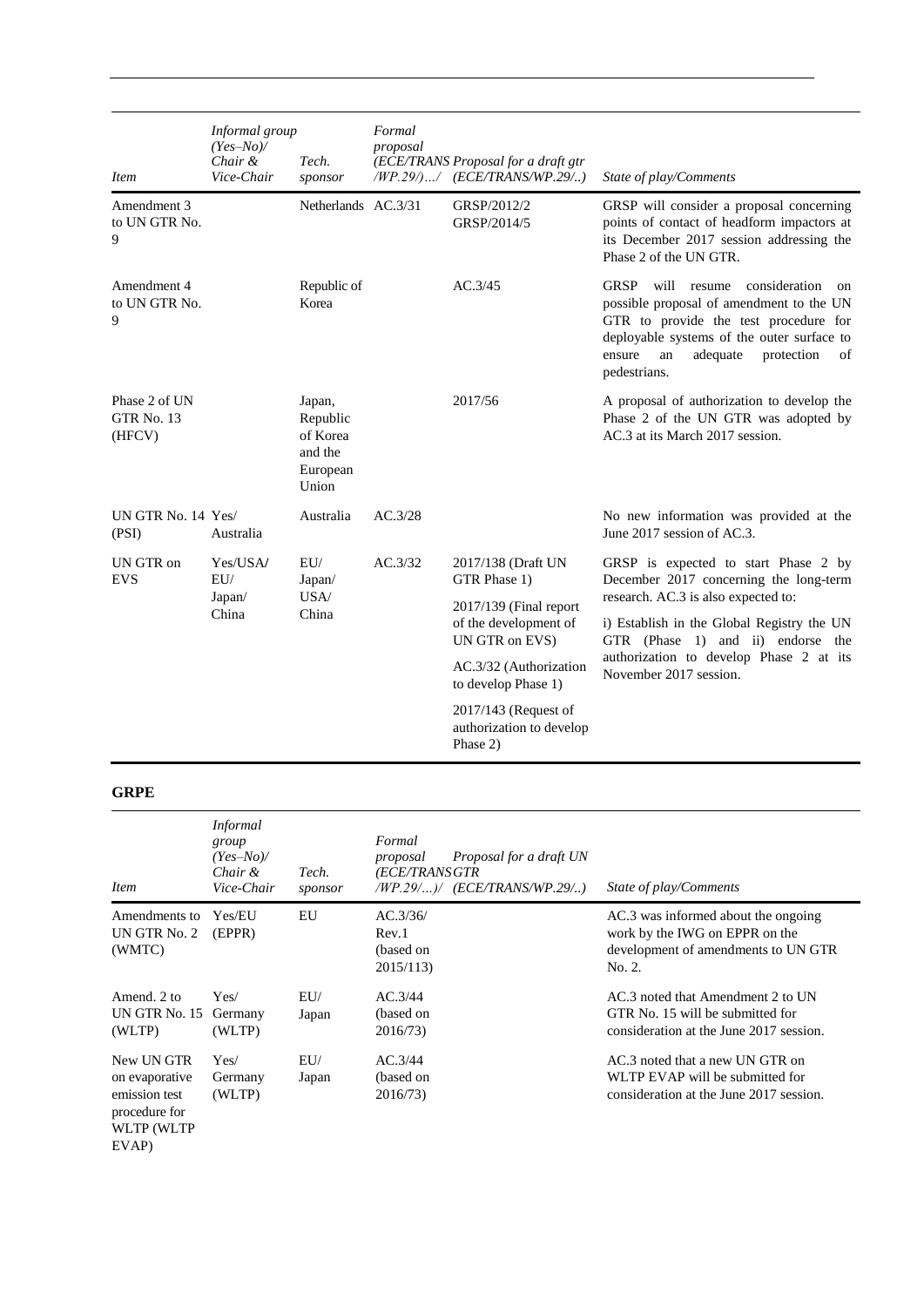| <b>Item</b>                                             | <i>Informal</i><br>group<br>$(Yes-No)$<br>Chair &<br>Vice-Chair | Tech.<br>sponsor                  | Formal<br>Proposal for a draft UN<br>proposal<br>(ECE/TRANS GTR<br>(WP.29/ ) / (ECE/TRANS/WP.29/ ) | State of play/Comments                                                                    |
|---------------------------------------------------------|-----------------------------------------------------------------|-----------------------------------|----------------------------------------------------------------------------------------------------|-------------------------------------------------------------------------------------------|
| Electric<br>vehicles and<br>the<br>environment<br>(EVE) | Yes/USA/<br>China/<br>Japan                                     | Canada/<br>China/EU/<br>Japan/USA | AC.3/46<br>(based on<br>2016/116                                                                   | AC.3 was informed about the ongoing<br>work by the IWG on EVE as part B of the<br>mandate |

### **GRB**

| <i>Item</i>                        | <i>Informal</i><br>group<br>$(Yes-No)$<br>Chair & Vice- Tech.<br>Chair | sponsor                 | Formal<br>Proposal for a draft UN<br>proposal<br>(ECE/TRAN GTR<br>$S/WP.29/$ $)/(ECE/TRANS/WP.29/$ ) State of play/Comments |                                                                                |
|------------------------------------|------------------------------------------------------------------------|-------------------------|-----------------------------------------------------------------------------------------------------------------------------|--------------------------------------------------------------------------------|
| Quiet Road<br>Transport<br>Vehicle | Yes/USA/<br>Japan                                                      | EU/Japan/<br><b>USA</b> | AC.3/33<br>(Including)<br>ToR)                                                                                              | AC.3 expects a progress report of the ITWG<br>on ORTV at its June 2017 session |

### **GRSG**

| <i>Item</i>                           | <i>Informal</i><br>group<br>$(Yes-No)$<br>Chair & Vice- Tech.<br>Chair | sponsor | Formal<br>Proposal for a draft UN<br>proposal<br>(ECE/TRAN GTR<br>S/WP.29/)/(ECE/TRANS/WP.29/) State of play/Comments |                                                                                                                                                                                          |
|---------------------------------------|------------------------------------------------------------------------|---------|-----------------------------------------------------------------------------------------------------------------------|------------------------------------------------------------------------------------------------------------------------------------------------------------------------------------------|
| Panoramic<br>Sunroof<br>Glazing (PSG) | Yes/Korea/<br>Germany                                                  | Korea   | AC.3/41                                                                                                               | AC.3 extended the mandate of the IWG<br>on PSG until June 2018. AC.3 is also<br>expected to establish in the Global<br>Registry Corrigendum 2 to UN GTR No.<br>6 (clarifying the scope). |

## **Situation of subjects for exchange of views**

| <b>Working Party</b> | <i>Item</i>                             | Inf. group<br>$(Yes-No)$<br>Chair &<br>Vice-Chair sponsor | Tech.                           | Formal proposal<br>ECE/TRANS/WP.29/ | State of play.                                                                                                                                                                                                                                                                    |
|----------------------|-----------------------------------------|-----------------------------------------------------------|---------------------------------|-------------------------------------|-----------------------------------------------------------------------------------------------------------------------------------------------------------------------------------------------------------------------------------------------------------------------------------|
| <b>GRSP</b>          | Crash<br>compatibility                  | N <sub>O</sub>                                            | N <sub>0</sub>                  |                                     | No new information was provided.                                                                                                                                                                                                                                                  |
| <b>GRSP</b>          | Harmonized<br>side impact<br>dummies    | Yes                                                       | <b>USA</b>                      | 2010/88<br>$(2nd$ progress report)  | AC.3 was informed on the progress made in<br>relation to the 5 percentile female dummy<br>and noted that a redesign of the dummy<br>might be necessary. AC.3 extended the<br>mandate of the IWG until December 2017.                                                              |
| WP.29                | <b>ITS</b>                              | N <sub>O</sub>                                            |                                 |                                     | No new information was provided to AC.3.                                                                                                                                                                                                                                          |
| WP.29                | Electric<br>Vehicles and<br>Environment | Yes                                                       | USA,<br>Canada.<br>China,<br>EU |                                     | AC.3 received a status report from the IWG<br>on EVE where the good coordination with<br>the IWG on WLTP was highlighted. A report<br>GRPE at its June 2016 session is<br>tο<br>envisaged. AC.3 expects the results of part A<br>of the mandate for its November 2016<br>session. |